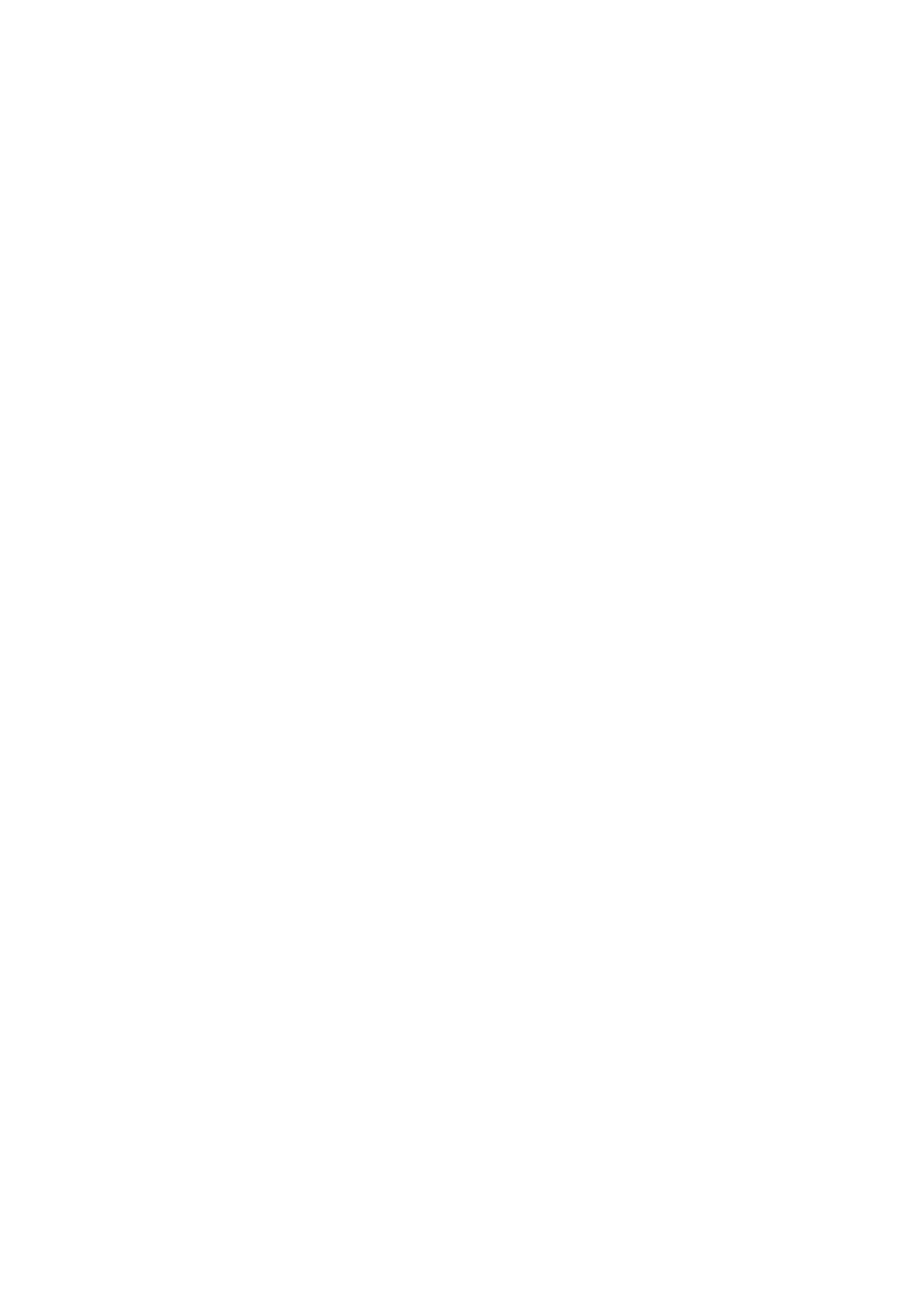| Financial Market Survey Switzerland by Credit Suisse and CFA Society Switzerland: October 2021 results |            |         |              |         |            |         |         |         |
|--------------------------------------------------------------------------------------------------------|------------|---------|--------------|---------|------------|---------|---------|---------|
| <b>Current economic situation</b>                                                                      | good       | $+/-$   | normal       | $+/-$   | poor       | $+/-$   | balance | $+/-$   |
| Switzerland                                                                                            | 56.2       | $-0.2$  | 37.5         | $-1.0$  | 6.2        | 1.1     | 50.0    | $-1.3$  |
| Eurozone                                                                                               | 46.9       | 2.2     | 43.8         | $-0.9$  | 9.4        | $-1.1$  | 37.5    | 3.3     |
| US                                                                                                     | 59.4       | 1.5     | 34.4         | $-2.4$  | 6.2        | 0.9     | 53.2    | 0.6     |
| China                                                                                                  | 6.5        | $-9.7$  | 64.5         | 5.0     | 29.0       | 4.7     | $-22.5$ | $-14.4$ |
| <b>Economic expectations</b>                                                                           | improve    |         | no change    |         | worsen     |         | balance |         |
| Switzerland (CS CFA Society Switzerland Indicator)                                                     | 37.5       | $-1.0$  | 40.6         | $-8.1$  | 21.9       | 9.1     | 15.6    | $-10.1$ |
| Eurozone                                                                                               | 37.5       | $-2.0$  | 46.9         | 2.2     | 15.6       | $-0.2$  | 21.9    | $-1.8$  |
| US                                                                                                     | 25.0       | $-9.2$  | 46.9         | 7.4     | 28.1       | 1.8     | $-3.1$  | $-11.0$ |
| China                                                                                                  | 38.7       | 9.0     | 32.3         | $-13.6$ | 29.0       | 4.7     | 9.7     | 4.3     |
| Inflation rate                                                                                         | increase   |         | no change    |         | decrease   |         | balance |         |
| Switzerland                                                                                            | 46.9       | 3.3     | 34.4         | 1.1     | 18.8       | $-4.3$  | 28.1    | 7.6     |
| Eurozone                                                                                               | 41.9       | $-5.5$  | 29.0         | 2.7     | 29.0       | 2.7     | 12.9    | $-8.2$  |
| US                                                                                                     | 43.8       | $-0.9$  | 25.0         | 11.8    | 31.2       | $-10.9$ | 12.6    | 10.0    |
| Other economic indicators for Switzerland                                                              | increase   |         | no change    |         | decrease   |         | balance |         |
| Export momentum (situation)                                                                            | 28.6       | $-0.8$  | 67.9         | 0.3     | 3.6        | 0.7     | 25.0    | $-1.5$  |
| Export momentum (expectations)                                                                         | 20.0       | $-8.6$  | 60.0         | 2.9     | 20.0       | 5.7     | 0.0     | $-14.3$ |
| Unemployment rate                                                                                      | 9.4        | $-1.1$  | 59.4         | 4.1     | 31.2       | $-3.0$  | $-21.8$ | 1.9     |
| Short-term interest rates                                                                              | increase   |         | no change    |         | decrease   |         | balance |         |
| Switzerland                                                                                            | 21.9       | 4.0     | 78.1         | $-1.4$  | 0.0        | $-2.6$  | 21.9    | 6.6     |
| Eurozone                                                                                               | 21.9       | 3.0     | 78.1         | $-0.3$  | 0.0        | $-2.7$  | 21.9    | 5.7     |
| US                                                                                                     | 37.5       | 19.1    | 62.5         | $-16.4$ | 0.0        | $-2.6$  | 37.5    | 21.7    |
| Short-term interest rate spread                                                                        | increase   |         | no change    |         | decrease   |         | balance |         |
| Eurozone – Switzerland                                                                                 | 6.5        | $-4.6$  | 93.5         | 4.6     | 0.0        | 0.0     | 6.5     | $-4.6$  |
| Long-term interest rates                                                                               | increase   |         | no change    |         | decrease   |         | balance |         |
| Switzerland                                                                                            | 68.8       | $-0.4$  | 31.2         | 5.6     | 0.0        | $-5.1$  | 68.8    | 4.7     |
| Germany                                                                                                | 68.8       | $-3.0$  | 31.2         | 5.6     | 0.0        | $-2.6$  | 68.8    | $-0.4$  |
| US                                                                                                     | 68.8       | $-8.1$  | 31.2         | 10.7    | 0.0        | $-2.6$  | 68.8    | $-5.5$  |
| Long-term interest rate spread                                                                         | increase   |         | no change    |         | decrease   |         | balance |         |
| Germany - Switzerland                                                                                  | 12.9       | $-11.4$ | 80.6         | 13.0    | 6.5        | $-1.6$  | 6.4     | $-9.8$  |
| Share price                                                                                            | increase   |         | no change    |         | decrease   |         | balance |         |
| SMI (Switzerland)                                                                                      | 45.2       | $-6.1$  | 32.3         | 1.5     | 22.6       | 4.7     | 22.6    | $-10.8$ |
| EuroStoxx 50 (Eurozone)                                                                                | 48.4       | $-5.4$  | 29.0         | 3.4     | 22.6       | 2.1     | 25.8    | $-7.5$  |
| S&P (USA)                                                                                              | 41.9       | $-1.7$  | 35.5         | 2.2     | 22.6       | $-0.5$  | 19.3    | $-1.2$  |
| Swiss franc exchange rate versus                                                                       | appreciate |         | no change    |         | depreciate |         | balance |         |
| <b>EUR</b>                                                                                             | 28.1       | 7.0     | 50.0         | 5.3     | 21.9       | $-12.3$ | 6.2     | 19.3    |
| <b>USD</b>                                                                                             | 28.1       | $-0.8$  | 43.8         | 1.7     | 28.1       | $-0.8$  | 0.0     | 0.0     |
| <b>Commodities</b>                                                                                     | increase   |         | no change    |         | decrease   |         | balance |         |
| Oil (North Sea Brent)                                                                                  | 19.4       |         | $-12.2$ 29.0 | $-15.7$ | 51.6       | 27.9    | $-32.2$ | $-40.1$ |
| Gold (per ounce)                                                                                       | 34.5       |         | $-14.1$ 58.6 | 23.5    | 6.9        | $-9.3$  | 27.6    | $-4.8$  |

Note: 32 analysts took part in the Financial Market Survey Switzerland for October from 14 to 20 October 2021. Analysts were asked about their expectations for the next six months. The numbers displayed are percentages. The balances represent the difference between the positive and negative shares of responses. Source: CFA Society Switzerland, Credit Suisse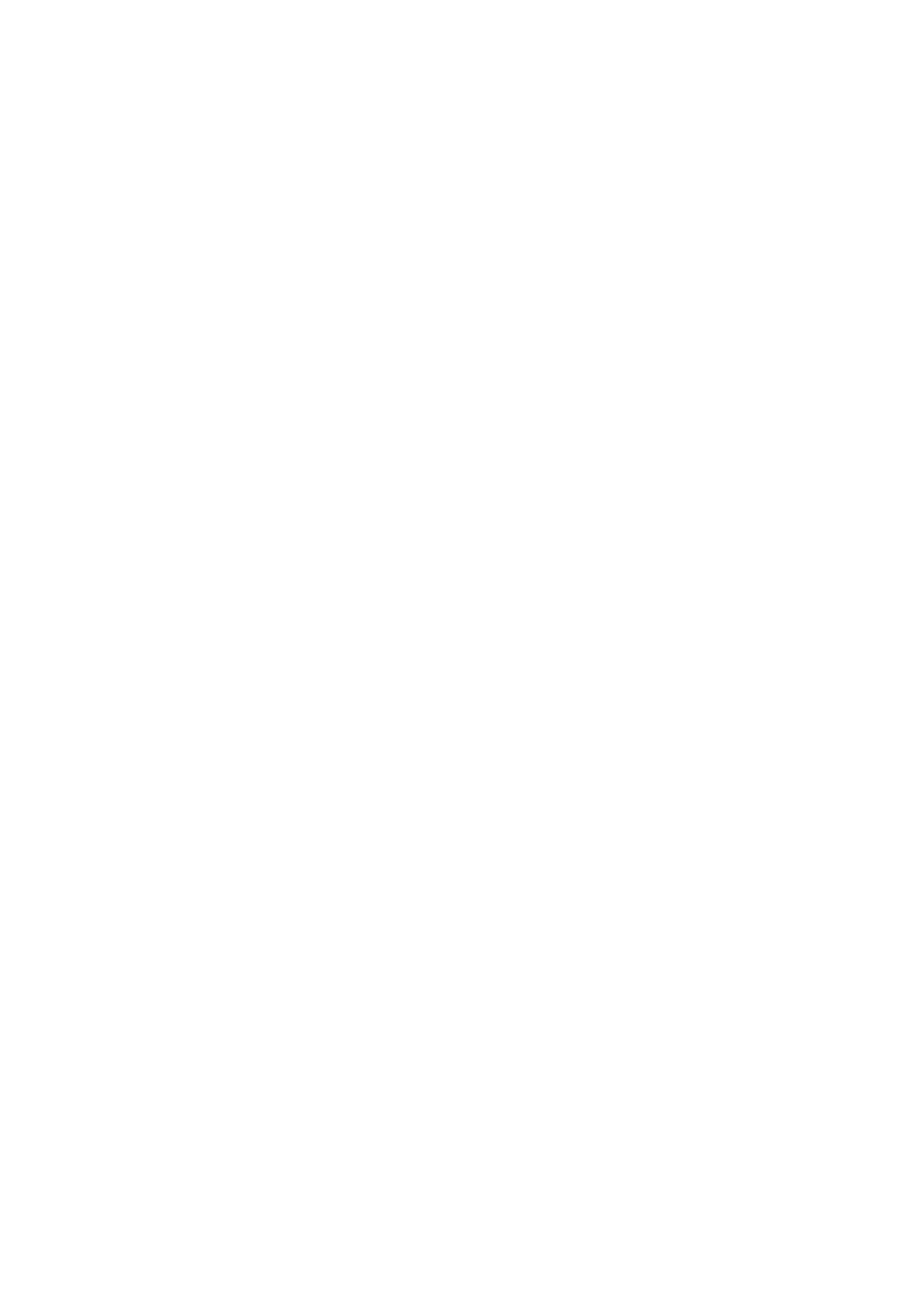### **ADDITIONAL IMPORTANT NOTICE FOR APPENDIX**

The reports in the Appendix ("Reports") have been authored by members of the Credit Suisse Research department, and the information and opinions expressed therein were as of the date of writing and are subject to change without notice. Views expressed in respect of a particular security in the Reports may be different from, or inconsistent with, the observations and views of the Credit Suisse Research department of the Investment Banking division due to the differences in evaluation criteria. These Reports have been previously published by Credit Suisse Research on the web:Credit Suisse does and seeks to do business with companies covered in its research reports. As a result, investors should be aware that Credit Suisse may have a conflict of interest that could affect the objectivity of these Reports.For all, except accounts managed by relationship managers and/or investment consultants of Credit Suisse AG, Hong Kong Branch: Credit Suisse may not have taken any steps to ensure that the securities referred to in these Reports are suitable for any particular investor. Credit Suisse will not treat recipients of the Reports as its customers by virtue of their receiving the Reports. For accounts managed by relationship managers and/or investment consultants of Credit Suisse AG, Hong Kong Branch: Credit Suisse may not have taken any steps to ensure that the securities referred to in these Reports are appropriate for any particular investor. Credit Suisse will not treat recipients of the Reports as its customers by virtue of their receiving the Reports. For all: For a discussion of the risks of investing in the securities mentioned in the Reports, please refer to the following Internet link:

https://research.credit-suisse.com/riskdisclosure

For information regarding disclosure information on Credit Suisse Investment Banking rated companies mentioned in this report, please refer to the Investment Banking division disclosure site at:

#### https://rave.credit-suisse.com/disclosures

For further information, including disclosures with respect to any other issuers, please refer to the Credit Suisse Global Research Disclosure site at:

#### https://www.credit-suisse.com/disclosure

AUSTRALIA This material is distributed in Australia by Credit Suisse AG, Sydney Branch solely for information purposes only to persons who are "wholesale clients" (as defined by section 761G(7) of the Corporations Act). Credit Suisse AG, Sydney Branch does not guarantee the performance of, nor make any assurances with respect to the performance of any financial product referred herein. In Australia, Credit Suisse Group entities, other than Credit Suisse AG, Sydney Branch, are not authorised deposit-taking institutions for the purposes of the Banking Act 1959 (Cth.) and their obligations do not represent deposits or other liabilities of Credit Suisse AG, Sydney Branch. Credit Suisse AG, Sydney Branch does not guarantee or otherwise provide assurance in respect of the obligations of such Credit Suisse entities or the funds. HONG KONG This material is distributed in Hong Kong by Credit Suisse

AG, Hong Kong Branch, an Authorized Institution regulated by the Hong Kong Monetary Authority and a Registered Institution regulated by the Securities and Futures Commission, and was prepared in compliance with section 16 of the "Code of Conduct for Persons Licensed by or Registered with the Securities and Futures Commission". The contents of this material have not been reviewed by any regulatory authority in Hong Kong. You are advised to exercise caution in relation to any offer. If you are in any doubt about any of the contents of this material, you should obtain independent professional advice. No one may have issued or had in its possession for the purposes of issue, or issue or have in its possession for the purposes of issue, whether in Hong Kong or elsewhere, any advertisement, invitation or material relating to this product, which is directed at, or the contents of which are likely to be accessed or read by, the public of Hong Kong (except if permitted to do so under the securities laws of Hong Kong) other than where this product is or is intended to be disposed of only to persons outside Hong Kong or only to "professional investors" as defined in the Securities and Futures Ordinance (Cap. 571) of Hong Kong and any rules made thereunder. SINGAPORE: This material is distributed in Singapore by Credit Suisse AG, Singapore Branch, which is licensed by the Monetary Authority of Singapore under the Banking Act (Cap. 19) to carry on banking business. This report has been prepared and issued for distribution in Singapore to institutional investors, accredited investors and expert investors (each as defined under the Financial Advisers Regulations ("FAR")) only. Credit Suisse AG, Singapore Branch may distribute reports produced by its foreign entities or affiliates pursuant to an arrangement under Regulation 32C of the FAR. Singapore recipients should contact Credit Suisse AG, Singapore Branch at +65-6212-2000 for matters arising from, or in connection with, this report. By virtue of your status as an institutional investor, accredited investor or expert investor, Credit Suisse AG, Singapore Branch is exempted from complying with certain requirements under the Financial Advis-ers Act, Chapter 110 of Singapore (the "FAA"), the FAR and the relevant Notices and Guidelines issued thereunder, in respect of any financial advisory service which Credit Suisse AG, Singapore branch may provide to you. These include exemptions from complying with:i) Section 25 of the FAA (pursuant to Regulation 33(1) of the FARii) Section 27 of the FAA (pursuant to Regulation 34(1) of the FAR); and iii) Section 36 of the FAA (pursuant to Regulation 35(1) of the FAR).Singapore recipients should contact Credit Suisse AG, Singapore Branch for any matters arising from, or in connection with, this material. If you have any queries/objections relating to the receipt of ma-keting materials from us, please contact our Data Protection Officer at datapro- tectionofficer.pb@credit-suisse.com (for Credit Suisse AG, HK Branch) or PDPO.SGD@credit-suisse.com (for Credit Suisse AG, SG Branch) or csau.privacyofficer@credit-suisse.com (for Credit Suisse AG, Sydney Branch).(for Credit Suisse AG, HK Branch) or PDPO.SGD@credit-suisse.com (for Credit Suisse AG, SG Branch) or csau.privacyofficer@credit-suisse.com (for Credit Suisse AG, Sydney Branch).The entire contents of this document are protected by copyright law (all rights reserved). This document or any part thereof may not be reproduced, transmit- ted (electronically or otherwise), altered or used for public or commercialpurposes, without the prior written permission of Credit Suisse. © 2021, Credit Suisse Group AG and/or its affiliates. All rights reserved. Credit Suisse AG (Unique Entity Number in Singapore: S73FC2261L) is incorporated in Switzerland with limited liability.

21C016A\_IS